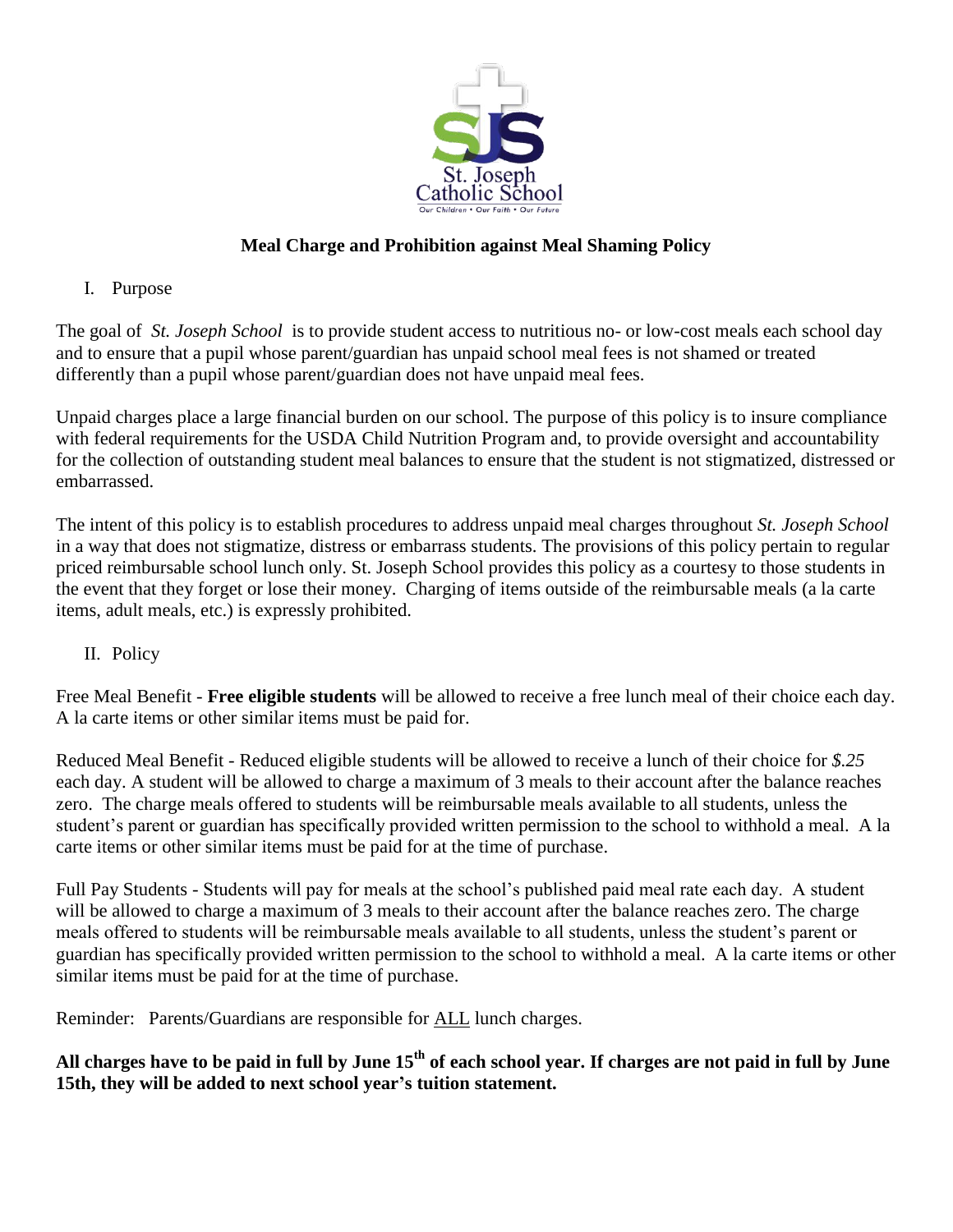#### ONGOING STAFF TRAINING:

- $\Box$  Staff will be trained annually and throughout the year as needed on the procedures for managing meal charges using the NYSED Webinar or the school's training program.
- $\Box$  Staff training includes ongoing eligibility certification for free or reduced price meals.

## PARENT NOTIFICATION:

- $\Box$  Parents/guardians will be notified that a student's lunch ticket is exhausted within one day and then every two days/week thereafter.
- $\Box$  Parents/guardians will be notified that a student has accrued meal charges within one day of the charge and then every two days/week thereafter.

## PARENT OUTREACH:

- $\Box$  Staff will communicate with parents/guardians with five or more meal charges to determine eligibility for free or reduced price meals.
- $\Box$  School staff will make two documented attempts to reach out to parents/guardians to complete a meal application in addition to the application and instructions provided in the school enrollment packet.
- $\Box$  School staff will contact the parent/guardian to offer assistance with completion of the meal application to determine if there are other issues within the household causing the child to have insufficient funds, offering any other assistance that is appropriate.

### MINIMIZING STUDENT DISTRESS:

- $\Box$  School staff will not publicly identify or stigmatize any student on the line or discuss any outstanding meal debt in the presence of any other students.
- $\Box$  Students who incur meal charges will not be required to wear a wristband or handstamp, or to do chores or work to pay for meals.
- $\Box$  Schools will not throw away a meal after it has been served because of the student's inability to pay for the meal or because of previous meal charges.
- $\Box$  Schools will not take any action directed at a pupil to collect unpaid school meal fees.
- $\Box$  Schools will deal directly with parents/guardians regarding unpaid school meal fees.

### ONGOING ELIGIBILITY CERTIFICATION:

- $\Box$  School staff will conduct direct certification with NYSSIS or using NYSED Roster Upload at least monthly to maximize free eligibility.
- $\Box$  School staff will provide parents/guardians with free and reduced price application and instructions at the beginning of each school year in school enrollment packet.